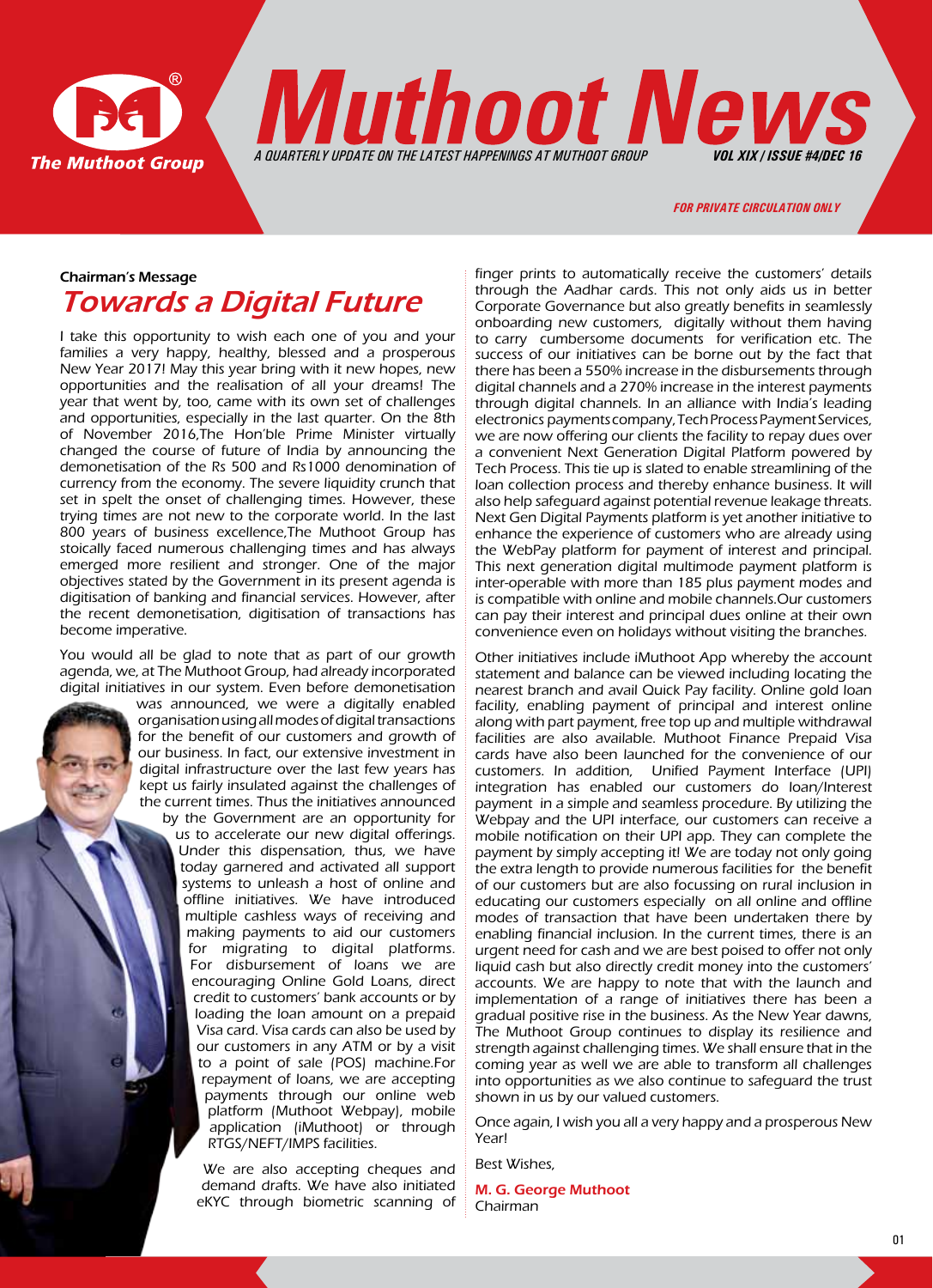

#### Muthoot Vivaha Sahayam Project



Muthoot M. George Foundation, the CSR arm of Muthoot Finance has provided financial assistance of Rs. 2 lakhs each to girls of widowed mothers who are from economically poor background as Marriage assistance. Muthoot Vivaha Sahayam project was inaugurated by H.H Baselios Mar Thoma Paulose II, Catholicos of the East & Malankara

Metropolitan in the presence of Mr. M G George Muthoot, Chairman, The Muthoot Group. Mr. George Thomas Muthoot, Jt. Managing Director, Mr. Thiruvanchoor Radhakrishnanan, MLA, Mr. G. Lijin Lal, BJP District General Secretary, Dr. Paul Manalil, Mr. Babu John Malayil, DGM, Corporate Communications, were present on this occasion. 

#### CSR/ISR Activity - Zonal Office Trivandrum



As part of CSR/ISR activities, Trivandrum Zonal Office donated three nos. of Medicine Trolleys and five nos. of four seated visitors chairs to the Govt. Women and

Children Hospital, Thycaud, Trivandrum. The donation was handed over by Shri. George Jacob Muthoot, Joint Managing Director, The Muthoot Group to Dr. Sandeep, The hospital Superintendent in the presence of Mrs. Elizabeth Jacob, Director, The Muthoot Group, Mr. Vinod Raj, Regional Manager, Trivandrum North Region, Doctors & Staff Members of the Hospital and The Muthoot Group Employees.

Congratulations to the Trivandrum Team for their whole hearted innovative CSR/ISR Activities.

## Diwali Dress Distribution at Thiruthuraipoondi, **Thanjavur**



Mannargudi cluster branches have initiated ISR activity by distributing Diwali dresses & lunch to Bharathamatha old age and orphanage, Thiruthuraipoondi,

Thiruvarur District. Congratulations to the Team for their whole hearted ISR Activity.

#### Bag Distribution



As part of CSR activities, School bags were distributed to the deserving and brilliant students of Alamcode Government High School

Trivandrum. Mr. George Jacob Muthoot, Joint Managing Director,TheMuthoot Group inaugurated the distribution In the presence of Rev.Fr. Abraham Thomas, Orthodox Church Centre,Ulloor. Mr.Vinod Raj ,Regional Manager ,Trivandrum North Region,Mr.Muraleedran Nair, RAM, Trivandrum North Region,Mr.Rajan, VO, Trivandrum were present on this occasion.

Blood Donation Camp at Corporate Office (North)



A Blood Donation Camp was organised at Corporate Office (North) in association with the Rotary Noida Blood Bank. Mr. Alexander George, Director, The Muthoot Group led by example by offering to be the first one to donate blood. Close to 100 employees of CO (N) volunteered to donate blood. The Camp was organised as part of the Muthoot WeCare ISR (Individual Social Responsibility) initiative.

#### Blood Donation Camp at Regional Office, Tanjavur



As part of CSR/ISR activity, Regional Office, Tanjavur has organized a Blood Donation Camp. Totally 30 staff members volunteered and around 10000 unit blood was donated

to Government Hospital. Congratulations to the staff members.

#### Muthoot Wecare ISR – Food Distributi





As part of the Group's Individual Social Responsibility (ISR) initiative, a food distribution drive was started in Delhi, as part of which all staff members contributed to feed the poor and the needy.

The third phase of the food distribution drive was conducted at AIIMS (All India Institute of Medical Sciences), New Delhi where packed food was distributed to over 200 poor patients awaiting/receiving treatment and their families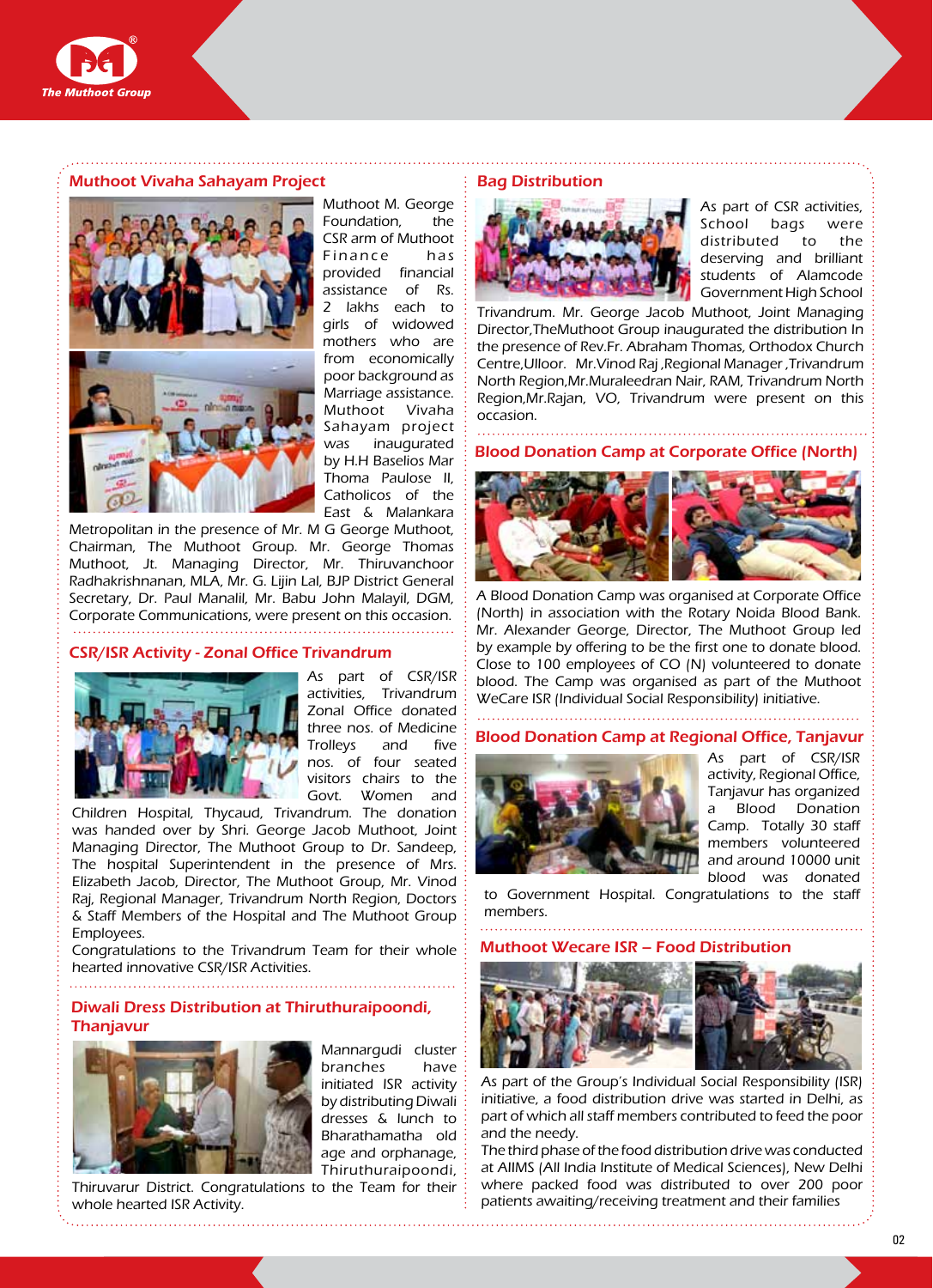

Harithateeram Arogya Gramam Project, Chellanam. Scholarship Launch – Telengana



As part of CSR activities of Muthoot Finance, we have inaugurated Harithateeram Arogya Gramam project at Chellanam. This project is to develop Chellanam Village by giving educational assistance to children, training and counseling to students,

construction of rain water harvesting & toilet, marriage assistance…etc. We have already supported Chellanam Village by giving vegetable grow bags for producing fresh vegetables.

Prof. K.V Thomas, M.P along with Mr. George Alexander Muthoot, Managing Director, The Muthoot Group inaugurated Harithateeram Arogya Gramam Project at Chellanam. Mr. K. J Maxy MLA, Alice Luckose, Director, Win Society, K. K George, Mr. Babu John Malayil, Deputy General Manager, Corporate Communication, The Muthoot Group, Mrs. Annie Joseph were also present on this occasion.

## Muthoot M George Excellence Award, 2016



Dr. Udaya Sukumar, Corporation Councilor, Kollam distributed Muthoot M George Excellence Award to ISE & ICSE toppers of Infant Jesus Anglo Indian Higher Secondary School, Tangassery. Mr. Simon Kurian, Regional Manager, Kollam, Mr. T.M Mathew, Mr. Babu John Malayil, Deputy General Manager , Muthoot Finance Ltd, Rev. Fr. Silvi Antony, Principal, IJHS, Tangassery, Mr. Sreejith, Vice President Alumini Association, IJHS, Tangassery were present on this occasion.

#### Kottayam Branch – Inauguration of New premises



The new premises of Kottayam Branch of Muthoot Vehicle & Asset Finance Ltd. was inaugurated by Mr. George Thomas Muthoot, Jt. Managing Director, The Muthoot Group.



The Muthoot M George Excellence award for 10th standard toppers of 200 Government schools in Telengana was inaugurated and distributed by Mr. Eapen Alexander, Director, The Muthoot Group. The other officials present during this occasion

include Mrs. Anuradha Devi, Deputy Inspector of Schools, Golconda Mandal, Mrs. P. Veera Lakshmi, Head Mistress, Govt. High School, Trishulpark(Bolaram), Mr Babu John Malayil, DGM Corporate Communications, Muthoot Finance Ltd, Lt.Col. R. Sreekanth, Regional Manager, Hyderabad Region, Lt.Col. Chandrasekharan Suresh, Regional Manager, Secunderabad Region.

#### Branch Inauguration



Mr. George Jacob Muthoot, Joint Managing Director, The Muthoot Group, inaugurated Alamcode Branch under Trivandrum North Region in the presence of Rev. Fr. Abraham Thomas, Orthodox Church Centre,Ulloor. Mr.Vinod Raj, Regional Manager, Trivandrum North Region, Mr.Muraleedran Nair, RAM, Trivandrum North Region, Mr. N.Rajan, VO, Trivandrum were present on this occasion.





## PN Palayam Branch – Inauguration of new premises

Muthoot Vehicle & Asset Finance Ltd. opens its branch at PN Palayam, Coimbatore. Inauguration of the branch was done by Mr. B Sreekumar, DGM & CEO, MVFL.

#### Cleanliness Drive

Muthoot Securities Ltd. participated in the Road "Cleanliness Drive" organized for cleaning the K P Valloon Road, Kadavanathara, Kochi.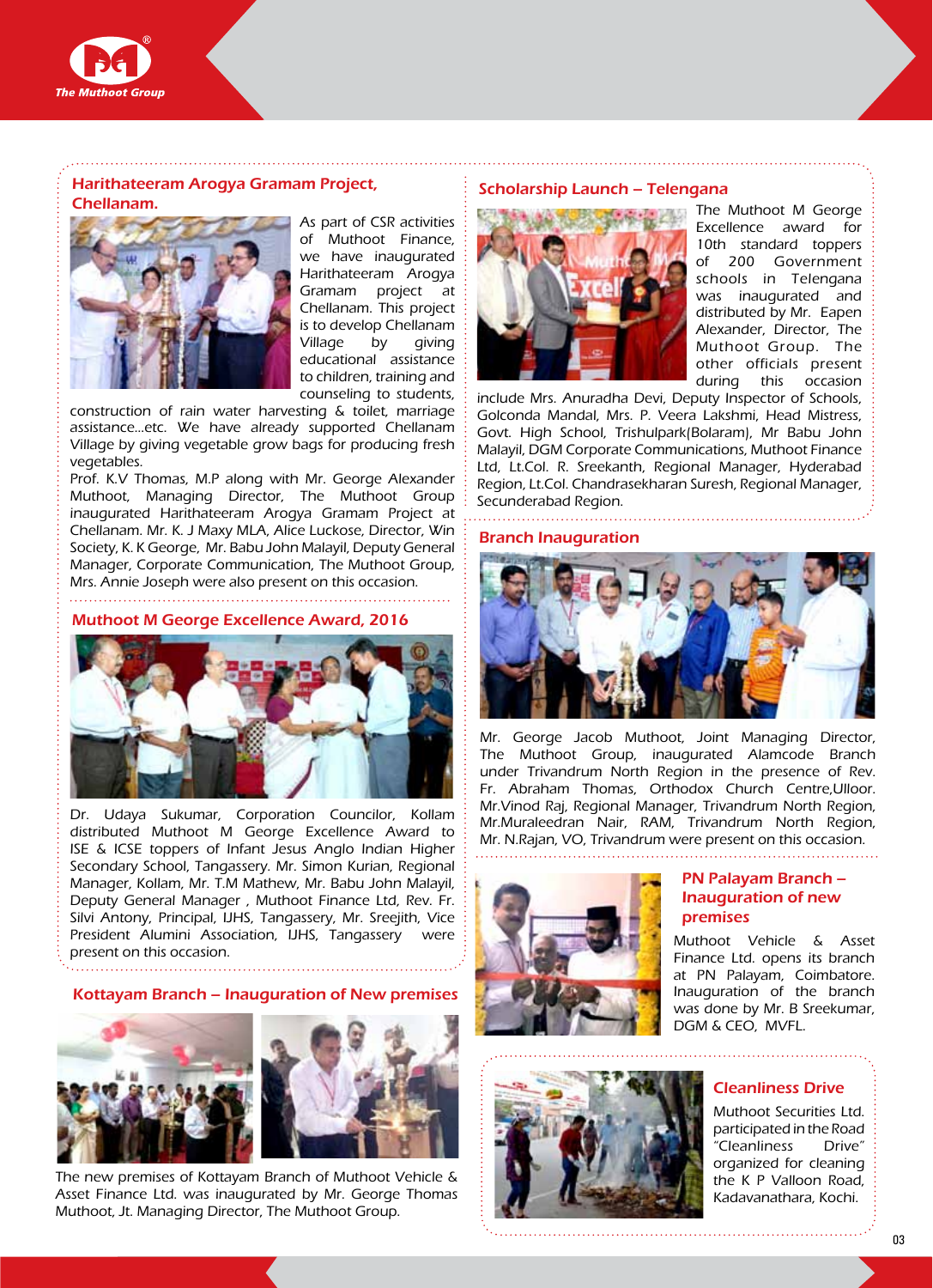

#### REGIONS VISIT

Mr. M G George Muthoot, Chairman, The Muthoot Group visited several regions to motivate the employees, guide them and share valuable knowledge with them. All the staff members were extremely happy to have the opportunity of meeting Mr. M G George Muthoot and being enlightened by him on various topics. The visits enthused renewed vigour, energyand determination in the staff members.



Mr. M G George Muthoot, Chairman – The Muthoot Group interacting with staff in Jodhpur region.

## Muthoot Finance collaborates with TechProcess Paynimo to enable customers to repay loan EMIs digitally

#### Key Features

- Comprehensive Multi-mode payment platform with payments anytime and from anywhere
- Interoperable with 185+ payment modes enabled for Tatasky customers
- Custom integration to ensure faster 'Go to Market' strategy
- Best in class payment success ratio to deliver ultimate payment experience
- Dedicated service support for resolutions with best in class turnaround time

Muthoot Finance Ltd. and TechProcess Payment Services, India's leading electronic payments company announced an alliance whereby customers of Muthoot Finance will be able to repay EMIs over a convenient next generation digital platform powered by TechProcess.

The tie-up will further enable Muthoot Finance to streamline its loan collection process and thereby assist the company in enhancing business excellence quotient. It will also help the company safeguard against potential revenue leakage threats.

TechProcess' Next Gen Digital Payments Platform is a comprehensive multi-mode payment platform which brings the choice in the palms of consumers. It is interoperable with more than 185+payment modes including credit and debit card, net-banking e-wallets and the likes. The platform is a single integration omnichannel payment solution compatible with online and mobile channels.

TechProcess' Paynimo platform will allow Muthoot Finance to achieve business objectives pertaining to better success rate, ability to process large number transactions, reconciliation, service support and competitive commercials.

#### MITS Retains 1st position in B.tech S4 result of **MG University**

Muthoot Institute of Technology and Science (MITS), Ernakulam – a leading engineering institute run by The Muthoot Group's educational arm has yet again repeated its splendid achievement and retained its first position in B-Tech semester - 4 result of Mahatma Gandhi (MG) University. The Engineering College has once again stood first among 43 engineering colleges in M G University with a pass percentage of 90.87%. The College also holds the distinction of being first in the University in all 5 branches.

MITS was also ranked No.1 in M G University, in very first year of its inception, obtaining a remarkable 84.56 pass percentage out of 272 examinees. In the 3rd semester for 2013-2017 batch also, MITS emerged as a topper in MG University by achieving a pass percentage of 83.39%.

With a consistent performance in acquiring the first position in all semesters, MITS ranks in the top engineering colleges of Kerala.

With a minimum annual fee of only Rs. 8,500, MITS is committed to providing affordable education in technology sciences to the meritorious students coming from economically week backgrounds.

Located on the industrial belt of Kochi, on the Kochi- Madurai national highway, 15km from Vyttila, this learning hub under The Muthoot Group is committed to providing a modern and state-of-the-art knowledge in Engineering education in various technological disciplines.

## MSTL- Star performer of NSDL awards 2016



Muthoot Securities Ltd. has been awarded the "Best Performer In Account Growth Rate' in NSDL Star Performer Awards 2016 announced in the Conference held on 24th December, 2016 at Chennai.

Mr. K. Anand, Manger, Muthoot Securities Ltd., Chennai is receiving the Trophy from Mr. Samar Banwat, Exe. Vice President, NSDL and Mr. Krishna, Vice President – Systems, NSDL.

## Visit of Hg Dr. Joshua Mar Nicodimos Metropolitan to The Muthoot Group Corporate Office (North)



HG Dr. Joshua Mar Nicodimus Metropolitan visited& blessed the Corporate Office (North).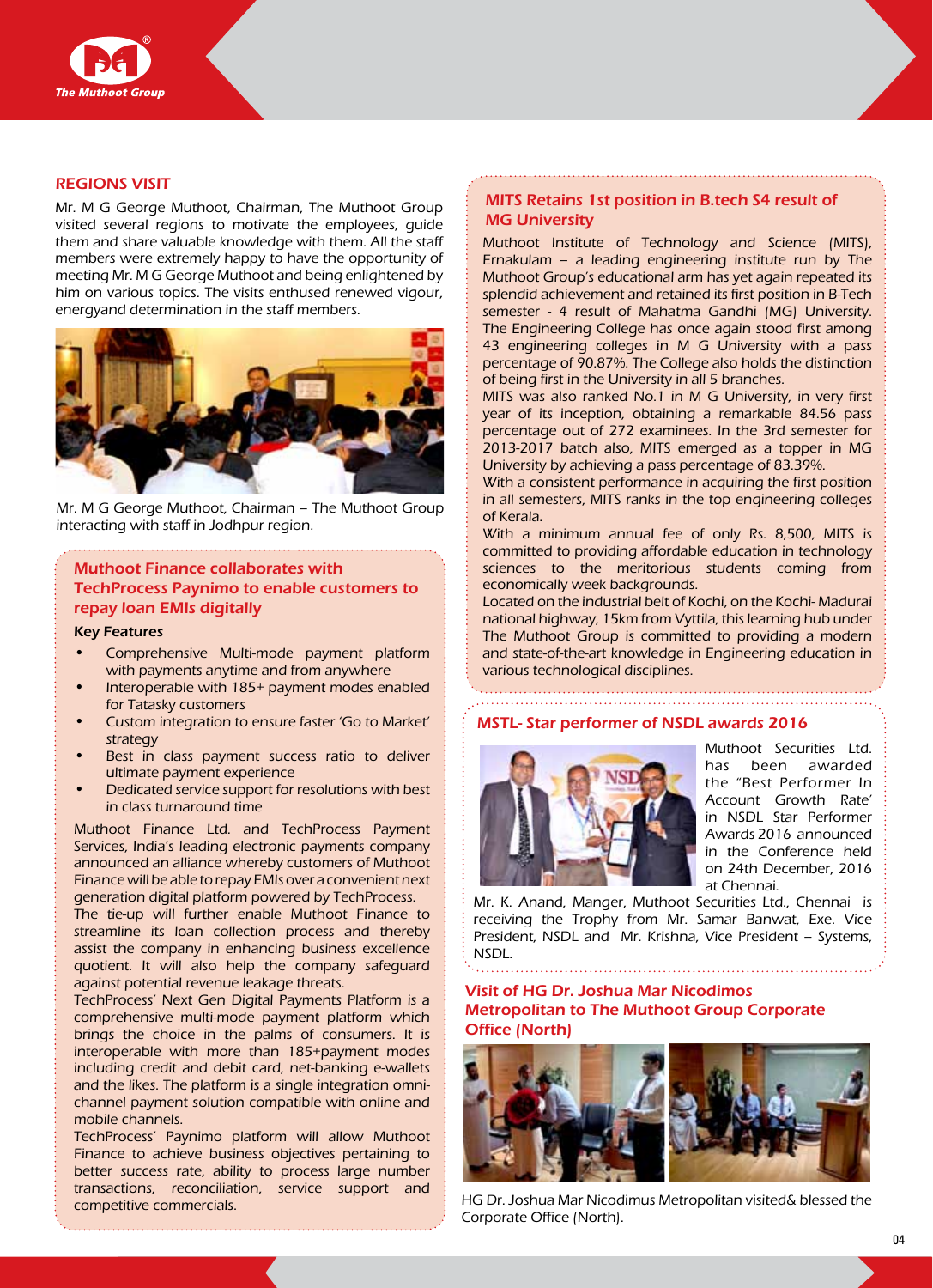

# Muthoot Institute of Technology & Science

## Scholastic HI-Q, Inter-Collegiate Quiz Competition



The Basic Science and Humanities Department organized the second edition of Inter-Collegiate Quiz competition, Scholastic Hi-Q. The quiz master was Mr.

Kiran Govind, Junior scientist from National Physical Oceanographic Laboratory (NPOL), DRDO, Kakkanad. Nandhu Ashok and Dani C Antony of Muthoot Institute of Technology and Science won the first prize. They were bestowed with a trophy, certificate and a cash prize of Rs. 10,000/-. And the second prize was won by Vysakh S. and Amruth Chand of Govt. Model Engineering College, Thrikkakara. They were awarded with runners-up trophy, certificate and a cash prize of Rs. 5000/-.

#### Experience sharing Session



As a part of the MITS ECE department activity, an interactive experience sharing session was conducted by Mr Akhilesh, a young entrepreneur, so

as to brief the students on the pros & cones of start-ups. Mr. Akhilesh shared his experience on having a start-up of his own and the risks & ambiguities he had faced during the years after setting up his own company. He also shared his experience of working currently in the hiring department of leading companies like Amazon, AskMe etc. The session was very much inspiring for students. He also mentioned some programming languages like GO which would be useful for the students in the future. 

#### Distinguished Lecture Series Internet of Things



As a part of the MITS ECE Department Association Activity - Distinguished Lecture Series, a lecture was given on 'Internet of Things' by Mr. K. Moorthi, Co-founder/

Product Manager of Coimbatore based company 'Enthu Technology Solutions India Pvt Ltd'. The distinguished lecture series event was organized and co-ordinated by the faculties - Ms. Remya Jacob (Asst. Professor, ECE) and Ms. Priscilla Grace George (Asst. Professor, ECE).

## World Heart Day Celebration



On account of World Heart Day, MITS organised a cycle rally for promoting health awareness. Dr. S. Ram Kumar, Principal, MITS, flagged off the rally. The rally was led by Mr. Eldho Joy, NSS Officer, MITS.

## **Congratulations**



MITS Basket Ball Team with Mr. Basil Philip, Indian Basketball Player. MITS team was runner up of Kerala Technological D Zone Basketball Intercollegiate Tournament

CSE – Codeister Technologies the startup of MITS students, won



"The Big Pitch" organized by RBL Lank in association with 1Crowd. They have won incubation space at Christ University, Bangalore, along with possible funding and mentorship.

Project for Roborave Asia Open In Beijing, China



"Waste water blockage detection and cleaning system" by Athira P. Raju, Sreemol M, Aruna S, Vipin & Gokul guided by Mr. Jim George was selected for RoboRAVE Asia Open on Feb 9th & 10th 2017 in Beijing, China



#### NSS Unit Initiatives

NSS unit of MITS constructed a toilet in Nirmel colony near MITS in association with Grama Panchayath. programme



NSS technical cell volunteers of MITS cleaned Ernakulam KSRTC Bus Stand. The prograame was inaugurated by Mr. Muhammed Y Safeerulla IAS, District Collector, & Ms. Renu Raj, Assit. Collector, Ernakulam. Mr. Eldho Joy, NSS officer was present on this occasion.



NSS Technical cell unit of MITS cleaned a pond in the Puthencruz Grama Panchayath, Varikoli. Cleaning programme was inaugurated by Ms. Manju Vijayadharan, Ward Member. Mr. Eldho Joy, NSS officer was present on this occasion.